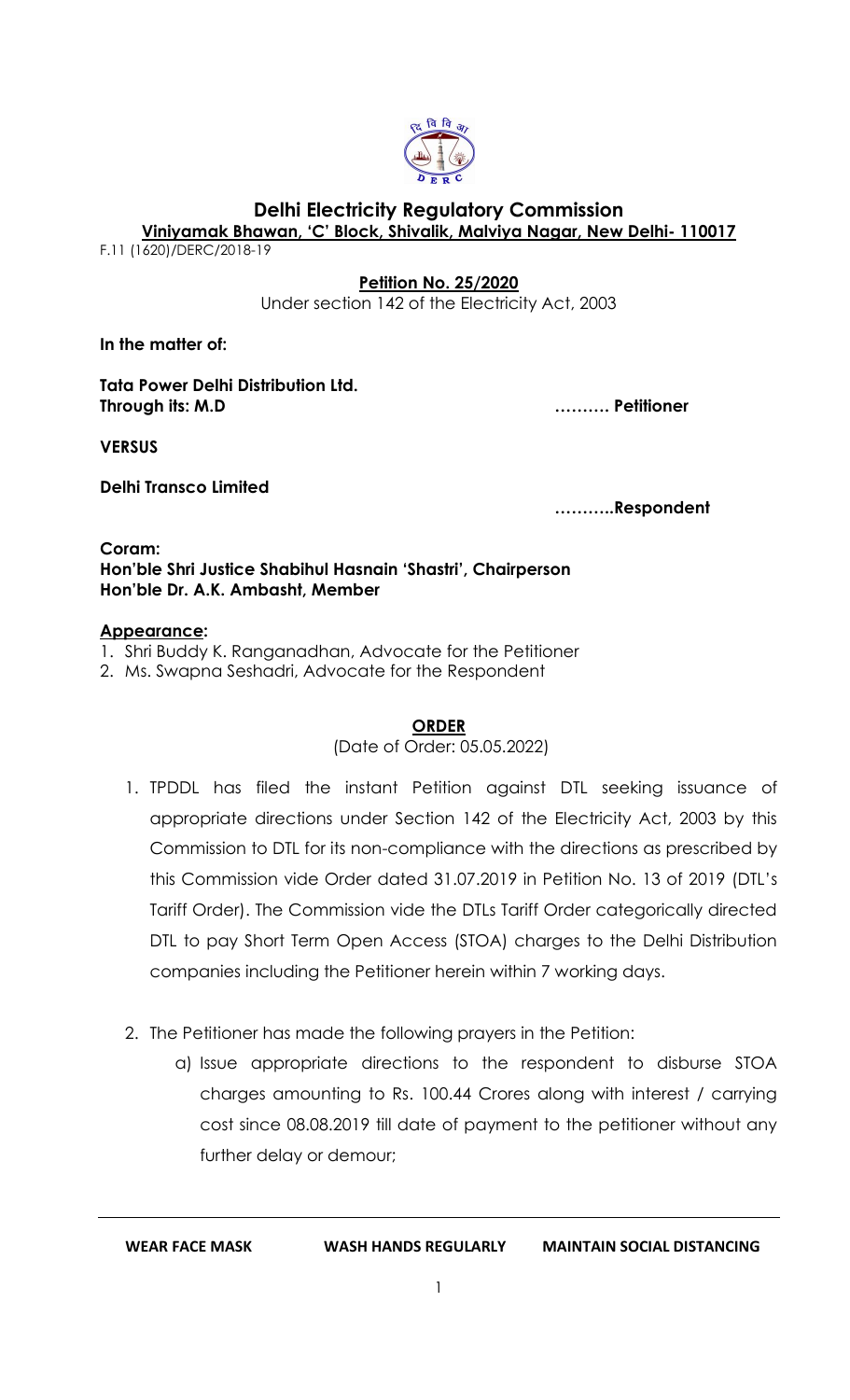- b) Direct the Respondent to pay penalty as per the provision of the Electricity Act, 2003 for delay in making the payment as per the direction of the Hon'ble commission;
- c) Initiate appropriate proceeding against the respondent for deliberate non-compliance of the directions of this Hon'ble commission;
- d) Condone any inadvertent omission / errors / shortcomings and permit the petitioner to add/ change / modify / alter this filing and make further submissions as may be required at a future date;
- e) Pass Such other orders that this Hon'ble commission deems fit in the fact of this case.

# **Petitioner's Submissions:**

- i. The Respondent filed Petition No. 13 of 2019 ("Tariff Petition") before this Hon'ble Commission for truing up of Aggregate Revenue Requirement ("ARR") for FY 2017-18 and ARR for FY 2019-20. The Tariff Petition was admitted by this Hon'ble Commission on 21.02.2019. Subsequently, this Hon'ble Commission passed the DTL's Tariff Order on 31.07.2019 directing the Respondent herein to take immediate steps for its implementation, so that the tariff as determined under DTL's Tariff Order becomes applicable by 01.08.2019. It is pertinent that DTL in the Tariff Petition categorically admitted STOA charge as non-tariff income and thereby acknowledged its liability to refund STOA charges to Delhi Discoms.
- *ii.* The Respondent, as per DTL's Tariff Order issued by the Hon'ble Commission, was given categorical directions under **paragraph 6.4 to** refund STOA charges to Delhi Distribution Companies ("Delhi Discoms"). The relevant directive of DTL's Tariff Order has been culled out and reproduced here below:

*"4.33 The Commission has not considered the income from short term Open access under Non-Tariff Income. The Commission directs the Petitioner to disburse the charges to DISCOMs on account of short term open access charges as per applicable rules and regulations."*

*6.4 The Commission directs the petitioner to disburse short terms open access charges to Discoms within 7 working days as per applicable rules and regulations."*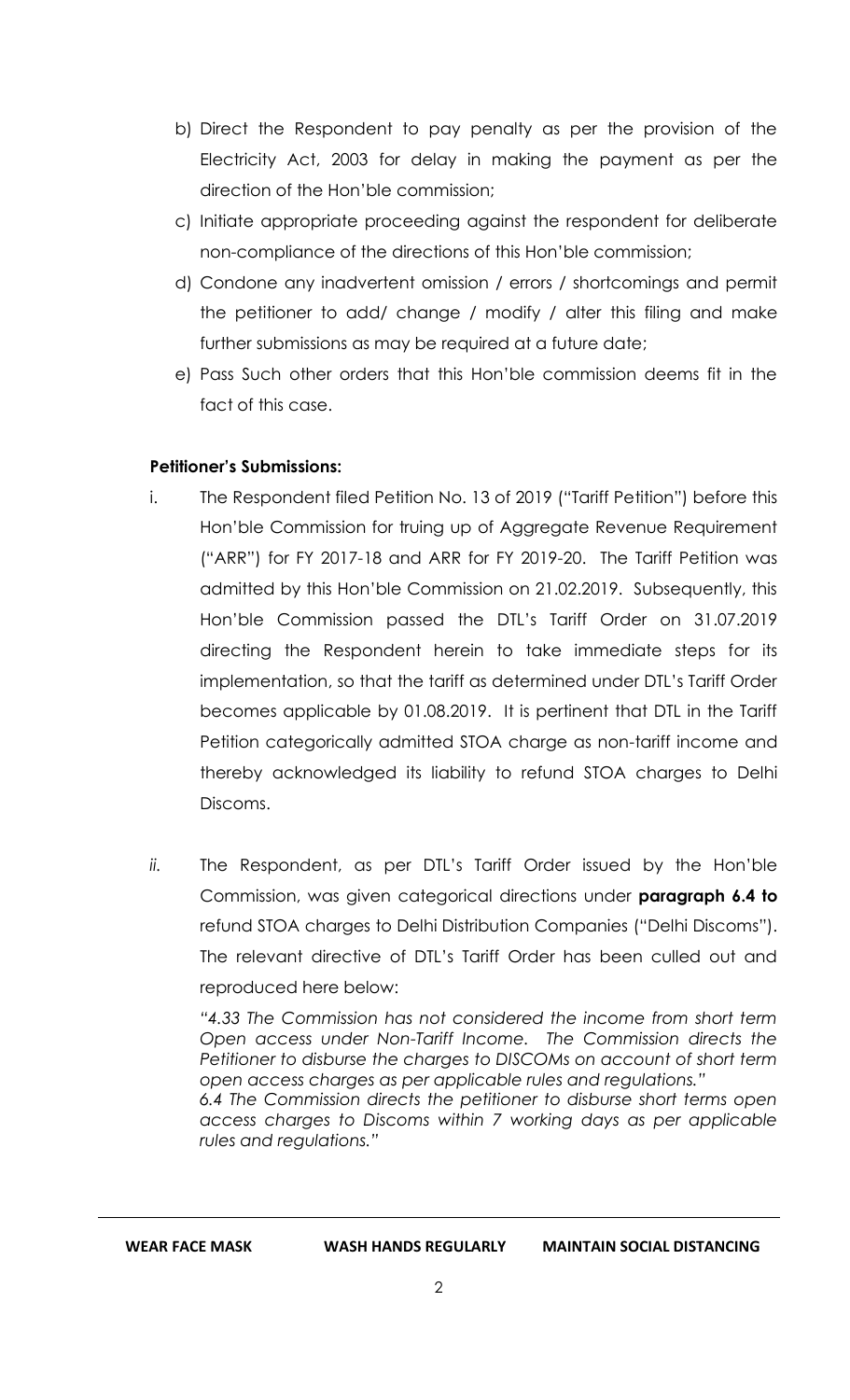The aforementioned positions that the debt of DTL towards the Delhi Discoms has been duly adjudicated by fiat of this Hon'ble Commission vide DTL's Tariff Order and such order has also attained finality. Accordingly, it is submitted that DTL's debt towards the Delhi Discoms is due since 08.08.2019 by fiat of this Hon'ble Commission and the same has been wrongfully held by DTL to gain unjust enrichment, to the detriment of the consumers in the State of Delhi.

- iii. Pursuant to issuance of DTL's Tariff Order, the Petitioner vide its letter no. TPDDL/REGULATORY12019-201PMG/269 dated 31.10.2019("1st Letter to DERC") sought clarification from this Hon'ble Commission regarding the methodology of adjustment/refund of STOA charges to Delhi Discoms. The Petitioner under its 1st Letter to DERC pointed out that this Hon'ble Commission vide its letter dated 09.02.2018 indicated that the STOA charges received by the Respondent shall be adjusted in its ARR at the time of truing up. However, under the DTL's Tariff Order this Hon'ble Commission, mandated a different mechanism for treatment of STOA charges and issued a fiat, directing the Respondent to refund the STOA charges for the relevant period to the Delhi Discoms within 7 working days as per the DTL Tariff Order (i.e. due date of payment of debt, as determined by this Hon'ble Commission was 08.08.2019). Accordingly, through the 1st Letter to DERC, the Petitioner sought directions to be issued to the Respondent in order to refund the STOA charges wrongfully withheld by DTL, along-with interest/carrying cost since the due date of payment.
- iv. The Petitioner thereafter raised the issue of non-disbursement of STOA charges with the Respondent vide its Letter No. Tata Power-DDL/PMG/19-20/25112019 dated 25.11.2019 (1st Letter to DTL"). The Petitioner in the 1st Letter to DTL sought reimbursement of short term open access charges for the period 2018-19 and 2019-20, along with the applicable interest/carrying cost in line with the extent statutory framework. It was also brought to the attention of the Respondent that STOA charges had become due by the fiat of this Hon'ble Commission and DTL ought to have disbursed such amount within 7 working days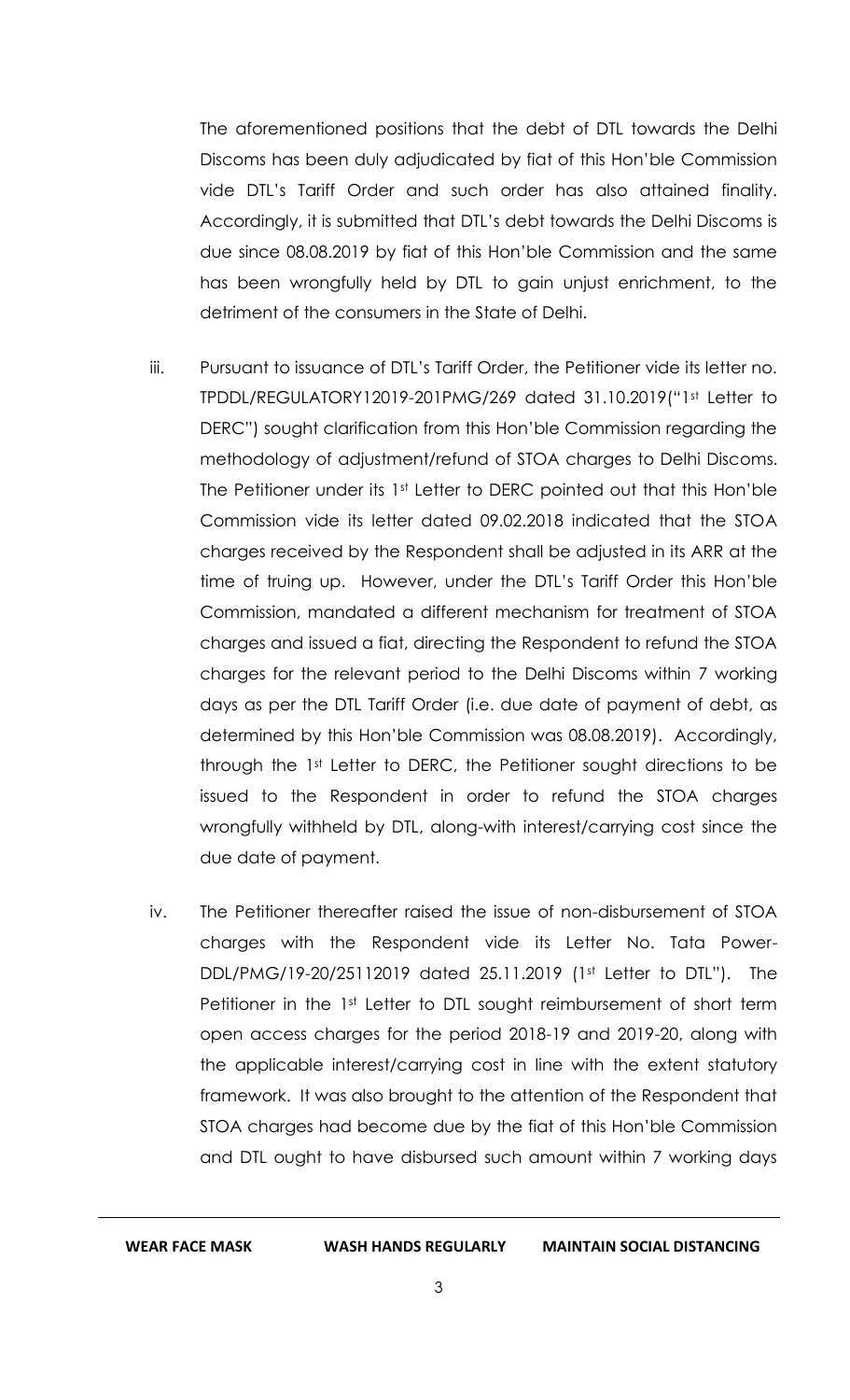from the date of DTL's Tariff Order, however, the Petitioner has not received any amount to that extent till date.

- v. Subsequently, this Hon'ble Commission vide its letter dated 20.12.2019 ("DERC's Letter to DTL") observed that upon the examination vis-à-vis the issue of disbursement of STOA charges, and this Hon'ble Commission categorically decided/reiterated that the Respondent ought to comply with the directive 6.4 of the DTL's Tariff Order.
- vi. The Respondent, even after issuance of this Hon'ble Commission's categoric re-iteration vide DERC's Letter to DTL, directing that the Respondent has to necessarily comply with directive 6.4 of the DTL's Tariff Order, the Respondent did not disburse any STOA amount to the Petitioner and continued to wrongfully withhold the refund of STOA charges, with the clear intent to gain unjust enrichment to the detriment of the consumers in Delhi. It is submitted that the conduct of the Respondent posits that it intends to continue to gain unjust enrichment and utter disregard to the order of this Hon'ble Commission. It is submitted that for such conduct of the Respondent this Hon'ble Commission should not only mandate the recovery of the STOA charges with interest/carrying cost but must also impose penal interest/carrying cost along with repercussions as provided under Section 142 and 146 of the Act.
- vii. The Petitioner, in its bona-fide and with the intent to ensure interest /carrying cost of consumers in its license area, continued its persistent follow up with the Respondent for disbursement of STOA charges for FY 2018-19 and FY 2019-20. The Petitioner once again wrote to the Respondent vide its letter no. TATA Power-DDL/Delhi SLDC/14022020 dated 14.02.2020 ("2nd Letter to DTL") requesting it to comply with the directions issued by this Hon'ble Commission and refund the STOA charges pertaining to FY 2018-19 & FY 2019-20 to the Petitioner along with applicable interest/carrying cost charges since due date at the earliest.

**WEAR FACE MASK WASH HANDS REGULARLY MAINTAIN SOCIAL DISTANCING**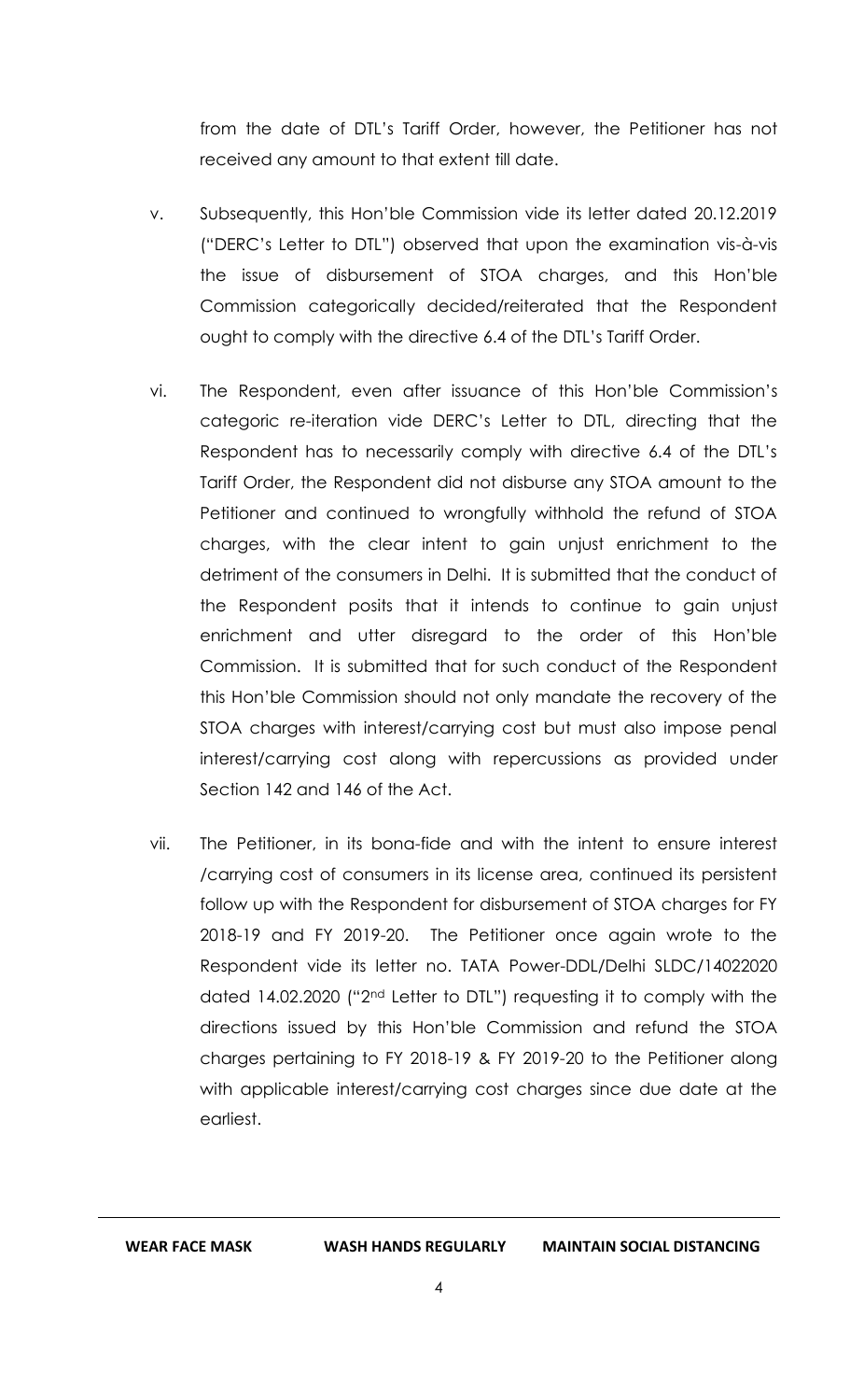- viii. Liability to refund STOA charges by fiat of this Hon'ble Commission has also been acknowledged by the Respondent against which an ad-hoc payment has also been released. However, pursuant to such ad-hoc disbursement the DTL again reverted back to its non-responsive act and continued showing disregard to the fiat of this Hon'ble Commission, wherein this Hon'ble Commission determined that the debt in terms of the STOA charges collected by DTL is due towards Delhi Discoms and due from 08.08.2019. This Hon'ble Commission may take strong note of such actions of the Respondent and appropriately penalize the Respondent in terms of the section 142 and 146 of the Act and also direct the Respondent to refund the STOA charges with immediate effect along-with the interest/carrying cost accrued since the due date as per the DTL's Tariff Order.
- ix. The Petitioner again vide its letter dated 17.03.2020 sought appropriate directions in order to safeguard the interest/carrying cost of the consumers in the State of Delhi. The Petitioner also submitted that had the Respondent would have complied with the directions of this Hon'ble Commission, the Power Purchase Cost Adjustment Charges ("PPAC") for Q3 would have restricted to 27.08% as against 39.55%. Accordingly, it is clearly established that the disregard to this Hon'ble Commissions directions by the DTL with the intent to gain unjust enrichment is resulting in substantial implication for the consumers in the State of Delhi and severely affecting the cash-flow of the Petitioner, especially considering the challenging times being faced by the distribution utilities due to covid-19

### **Respondent's Submissions:**

i. It is submitted that there has not been any non-compliance of the Order dated 31/07/2019 by DTL as is being made to appear by the Petitioner. As on date of filing of the present reply, DTL has made a combine payment of Rs. 100.44 Crore including TDS approximately towards the disbursement of STOA charges to the Petitioner.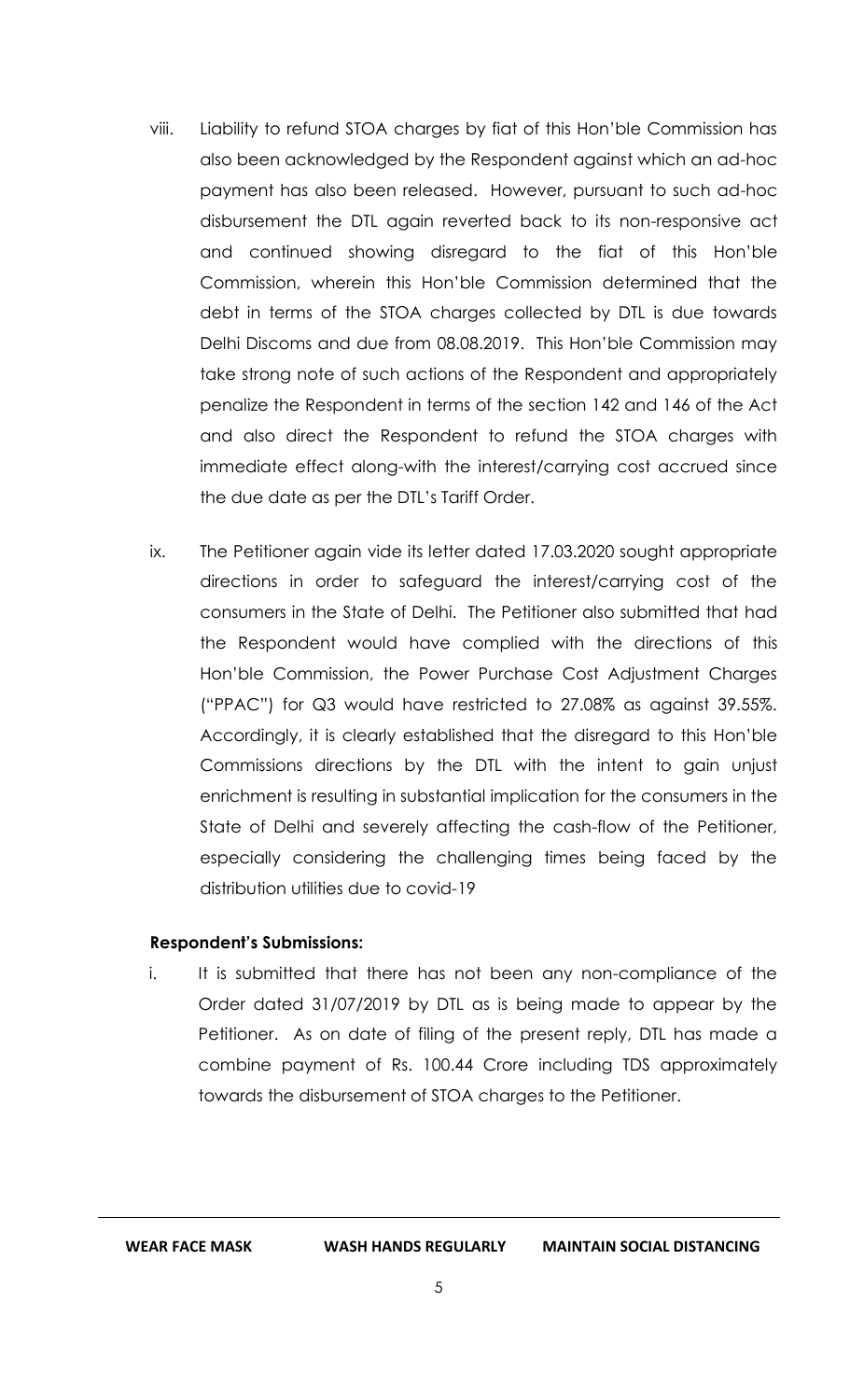- ii. In view thereof, as on date entire payment corresponding to pending STOA charges stands paid by DTL to the Petitioner. Therefore, the entire payment as arising from the Order dated 31/07/2019 stands paid and further monthly payment of STOA charges is being released timely.
- iii. It is submitted that the present Petition ought to be dismissed on account of the due compliance of the Order dated 31/07/2019 having being done by DTL. The Compliance of the Order dated 31/072019 can be substantiated from the following sequence of events.

# iv. The Order dated 31/07/2019, inter-alia, directed as under-

*6.4 the Commission directs the Petitioner to disburse short term open access charge to DISCOMS within 7 working days as per applicable rules and regulations*.

- v. Upon perusal of the Order dated 31.07.2019 on the issue of STOA Charges and internal consolations, DTL wrote to the Hon'ble Commission on 25/09/2019 seeking certain clarification on the time line within which the STOA charges were to be released by DTL to the Petitioner. Citing practical difficulties in disbursing payment towards STOA charges within 7 working days, DTL had sought permission to the allowed to disburse the said payment on a monthly basis.
- vi. The clarification from the Hon'ble Commission came on 20.12.2019 stating that the DTL has to comply with the directive 6.4 of the Order dated 31/07/2019.
- vii. In the subsequent tariff order dated 28/08/2020 for FY 2020-21, on the time line for disbursement of STOA charges, held the following:

*The Commission directs the Petitioner to disburse Short Term Open Access Charges to DISCOMS as per applicable rules and regulations, on monthly basis on the date of raising Transmission charge bills. Further, no adjustment of STOA charges shall be made towards any past dues/or adjustment in transmission bills of utilities. (emphasis supplied)*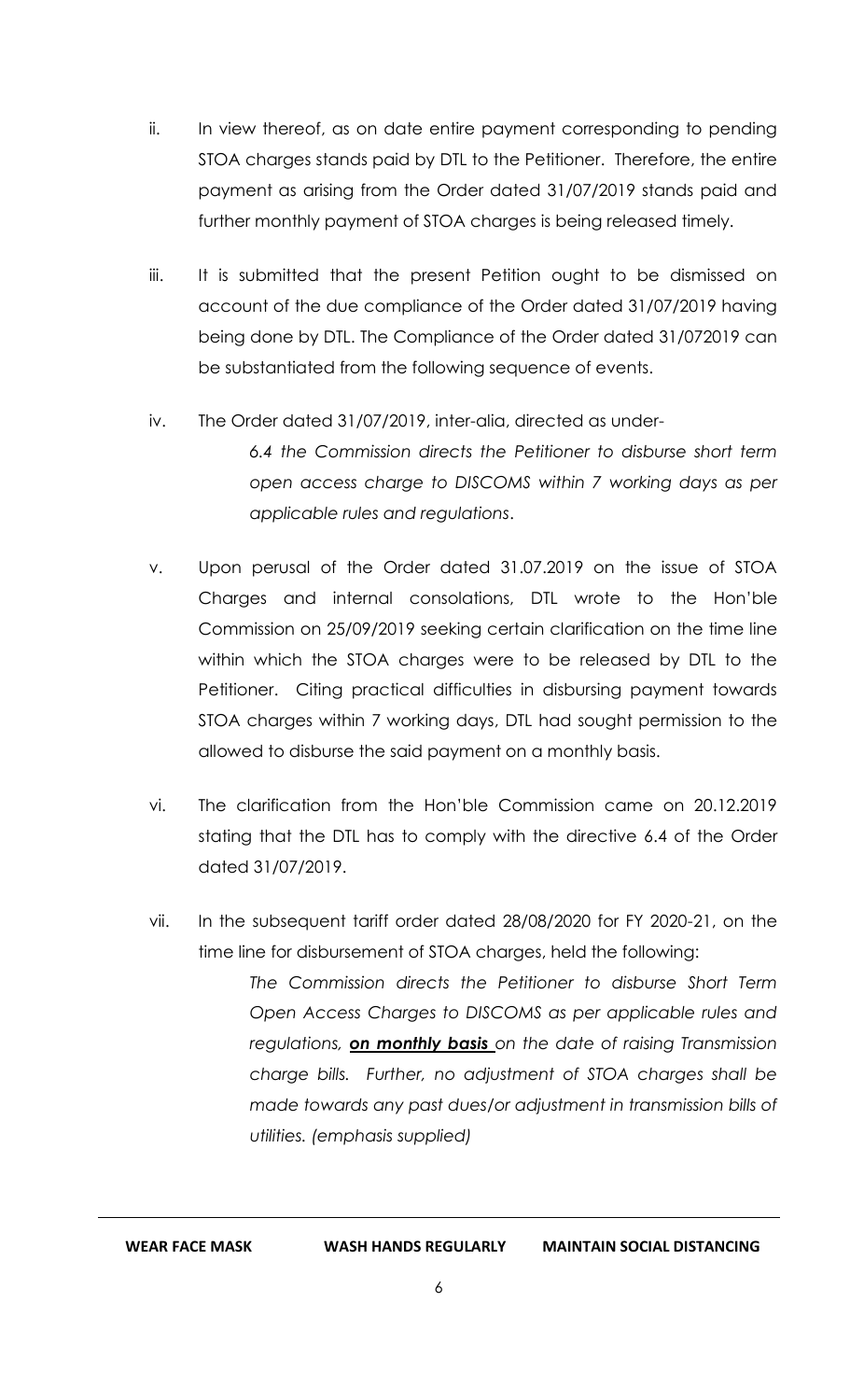It is respectfully submitted that the Hon'ble Commission, considering practical difficulties, has now directed that the disbursements of payments towards STOA charges be made on a monthly basis.

- viii. It is submitted that since the payment to be disbursed towards the STOA charges spanned over a long period of time, DTL had engaged the services of an auditor to audit the details of the total STOA charges received by it during the financial year 2018-19 and 2019-20. It is submitted that DTL being a public entity is burdened with a higher onus to make sure that the payments to be disbursed tally with the books of accounts.
- ix. On 20/03/2020 the DTL made a payment of Rs. 144 crore including TDS approximately to the Petitioner towards the pending amount due on account of the STOA charges.
- x. It is submitted that starting the very next day, the entire nation was engulfed in an unprecedented pandemic situation where things as we know came to a complete standstill. Nation wise lockdown was declared by the Government of India.
- xi. The process of payment too, as a result of the pandemic situation, was severely affected as the office of the DTL were firstly under complete shut down and then functioning on a very limited basis. Being a public entity, releasing of payment requires inter departmental intervention and various approvals.
- xii. Beginning March 2020, the Petitioner started unilaterally adjusting the wheeling charges payable to DTL against the balance STOA charges of Rs. 100.44 Crore including TDS the wheeling charges were billed by DTL for the months of March, April, May and June and the due dates for the same were on 08 May 2020 and 07August 2020 respectively. The total wheeling charges as payable by the Petitioner to DTL was Rs. 90 Crore approximately. As against the same, the Petitioner adjusted an amount of approximately Rs. 90 Crore during the course from May 2020 to August 2020, unilaterally from the amount payable by it towards

**WEAR FACE MASK WASH HANDS REGULARLY MAINTAIN SOCIAL DISTANCING**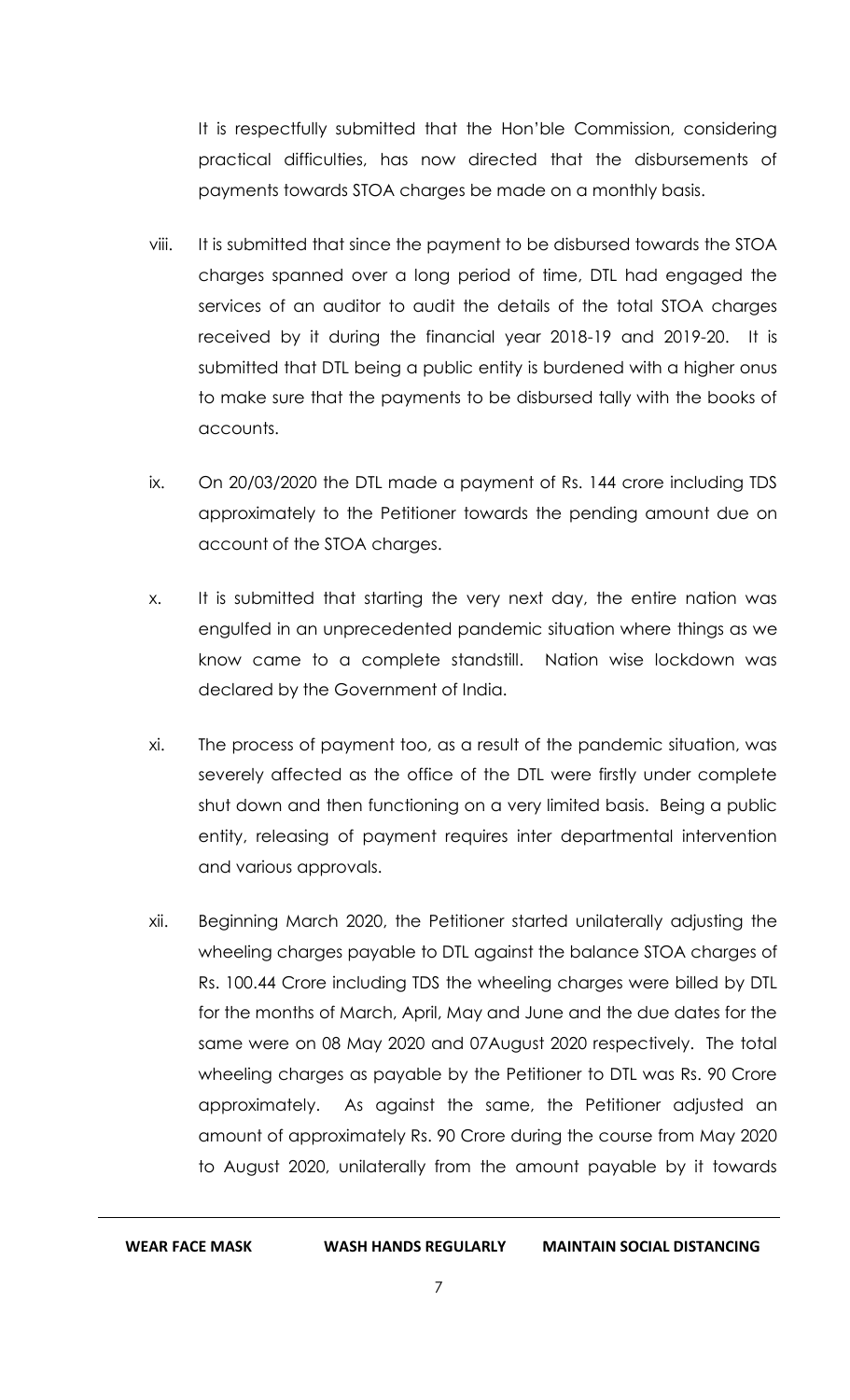wheeling charges against the STOA charges. Thus, the Petitioner adjusted a monthly amount of approximately Rs. 22.50 crore (Wheeling charges) against the balance pending Rs. 100.44 crore approximately (STOA charges).

- xiii. In view thereof, the entire STOA which had to be paid by DTL to the petitioner stands adjusted by the Petitioner against the wheeling charges as on 11.08.2020 and any allegation of non-compliance of the Order dated 31/07/2019 by the Petitioner is wrong and denied as incorrect.
- xiv. Petitioner having already unilaterally adjusted the amount payable by it towards wheeling charges against the STOA charges, it is not open to the Petitioner to allege non-compliance by way of the present petition. Rather, the Petitioner has made a serious violation of Bulk Power Transmission Agreement (BPTA) by not paying the monthly Wheeling charges of DTL for 4 months and unilaterally and wrongfully adjusting the same against STOA charges.
- xv. It is submitted that the Petitioner is now seeking carrying cost on the component of the pending STOA charges. It is stated that the claim of carrying cost on the component of STOA charges is incorrect and denied.
- xvi. It is pertinent to mention that the Hon'ble Commission in a petition involving the same parties in Petition No. 77 of 2015 vide order dated 13/05/2019 had held that no interest is to be paid on the delayed payment of STOA charges. Relevant extract of the order dated 13/05/2019 is as under:

14. The Commission has jurisdiction to adjudicate as per the *provisions of the Electricity Act, 2003, extant Regulations or to declare the terms of bilateral agreements approved by it. Whereas, in the instant case neither Regulations nor PPA provides for payment of interest on delayed payment of STOA charges.*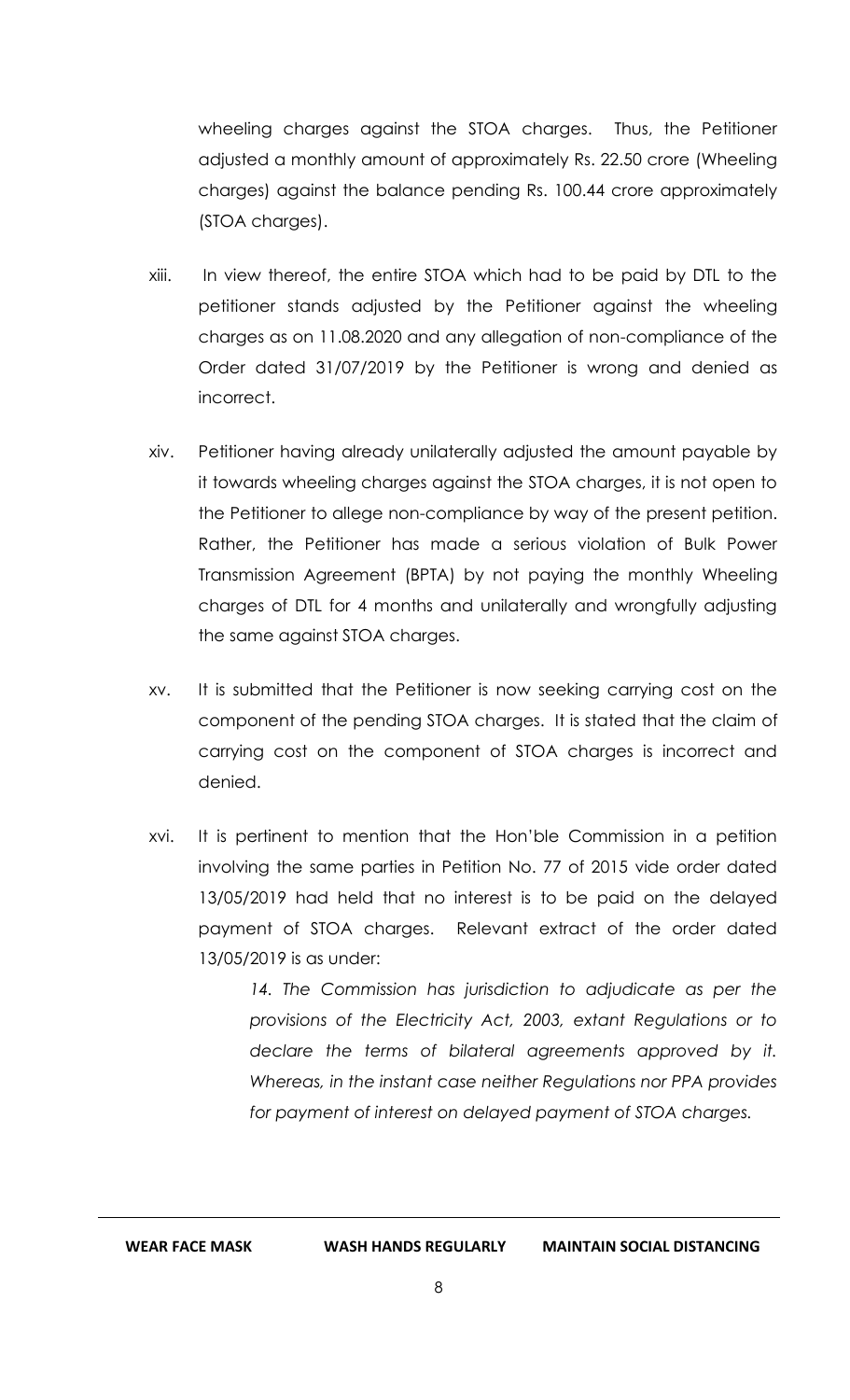- xvii. The Petitioner completely adjusted the money receivable by it towards STOA charges against the amount it had to pay towards wheeling charges only on 11.08.2020. The wheeling charges remained unpaid to the extent with a cumulatively delay of 198 days. Needless to say, that the delayed payment towards wheeling charges attracts Late Payment Surcharges (hereinafter being referred to as the "LPSC"). The Hon'ble Commission in various orders has held that the LPSC is a deterrent component intended to deter a party to the contract from not making timely payments. The LPSC as ought to be paid by the Petitioner on account of non-payment of wheeling charges comes to Rs. 2.10 Crore.
- xviii. Also, even on equity when DTL is not making its rightful claim towards the pending LPSC then there arises no occasion for the Petitioner to claim carrying cost.
- xix. In view of the above facts and circumstances, it is reiterated that DTL has on date fully complied with the Order dated 31/07/2019 as passed by the Hon'ble Commission and the present petition ought to be dismissed. This fact has also been confirmed by the Respondent in its additional reply filed on 16.02.2022.
- 3. In its additional reply dated 16.02.2022 the Respondent has again reiterated

its contentions raised in its initial reply. It has been further averred as under:

*Para 2- The matter stands settled between the parties by a. Delhi Transco Ltd. Paying an amount of Rs. 44 Crores to the Petitioner – Tata Power Delhi distribution Ltd. On 28/03.2020 and*

*b. TPDDL unilaterally adjusting the wheeling charges payable by it to DTL against the balance STOA charges of Rs. 100.44 crores including the TDS beginning form March, 2020.*

The wheeling charges which were billed by DTL to TPDDL for the month of *March, April, May and June were due on 08/05/2020, 06/06/2020, 08/072020 and 0708/2020 respectively. The total wheeling charges Rs. 90 crores were completely adjusted by TPDDL to recover the STOA charges. This process continued and as on 11/08/2020, the entire STOA charges which the TPDDL has claimed under the present Petition stood adjusted without waiting on any final decision in the present Petition. Thus, the principal amount towards STOA charges which were to be recovered by TPDDL has already been done by unilateral action of setting off the wheeling charges which were owed by TPDDL to DTL.*

*4. Thus, there is no question of any adjudication either under Section 86 (1)(f) or Sections 142 and 146 of the Act.*

*5. In the circumstances, the only question remaining is with regard to the carrying cost/interest, the computation of which has been made by TPDDL. TPDDL has claimed an amount of Rs. 8.18 crores. It is respectfully* 

**WEAR FACE MASK WASH HANDS REGULARLY MAINTAIN SOCIAL DISTANCING**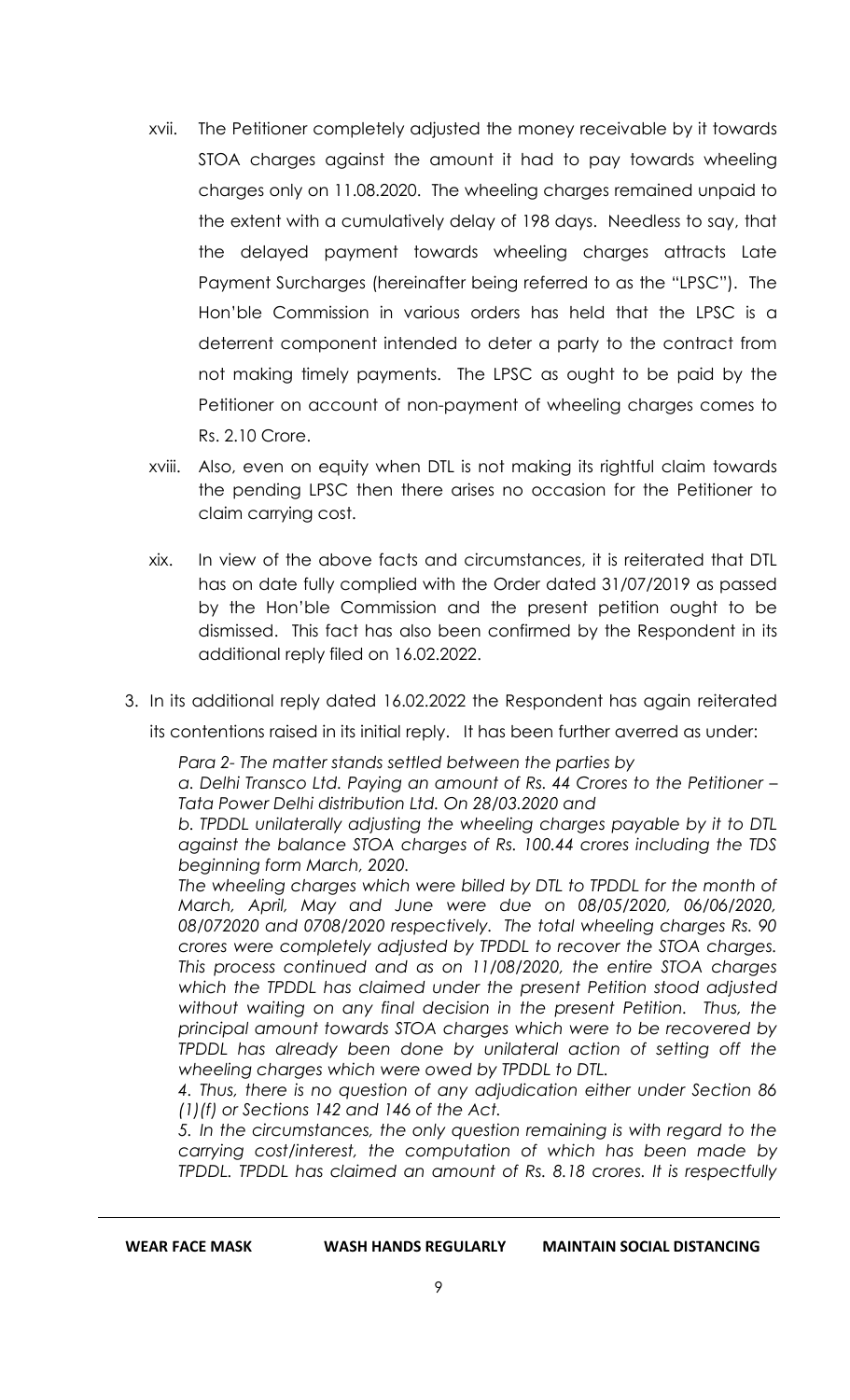*submitted that the claim for interest is not maintainable. The Order dated 31/07/2019 which required DTL to pass on the STOA credit within seven (7) days did not provide for any payment of interest in case of delay. Even the DERC Tariff Regulations which requires the STOA credit to be disbursed to the DISCOMs does not provide for interest liability, above all the conduct of TPDDL disentitles it to maintain any claim of interest on a board plea of equity, good conscience etc.* 

## **Commission's analysis:**

- 4. From pleadings of the parties at this stage the only question remaining for adjudication before this Commission is in regard to the payment towards interest/carrying cost to the Petitioner.
- 5. Initially, the DTL filed a Tariff Petition before the Commission for truing up of Aggregate Revenue Requirement (AAR) for FY 2017-18 and FY 2019-20, which was admitted by the Commission on 21.02.2019. Subsequently Tariff order was passed on 31.07.2019 directing DTL to take immediate steps for its implementation so that the tariff determined by the Tariff order becomes applicable by 01.08.2019. The DTL in its Tariff petition has admitted STOA charges as non-tariff income and therefore acknowledged its liability to refund STOA charges to Delhi Discoms.
	- 6. The DTL was given categoric direction under paragraph 6.4 of the Tariff Order to refund STOA charges to Delhi Distribution Companies within seven working days as per applicable rules and regulations. As per the same the STOA charges to the Discoms became due 08.08.2019 onwards.
	- 7. As per the petitioner herein despite the above said directions no STOA charges were disbursed to the Petitioner. Hence the Petitioner raised the issue of non-disbursement vide letter dated 25.11.2019 seeking reimbursement of STOA charges for the period of 2018-19 and 2019-20 along with interest.
	- 8. Subsequently, the Commission also vide its letter dated 20.12.2019 observed that upon the examination vis-à-vis the issue of disbursement of STOA charges reiterated that the Respondent ought to comply with the directive 6.4 of the DTL Tariff Order. However, no amount was disbursed even after that.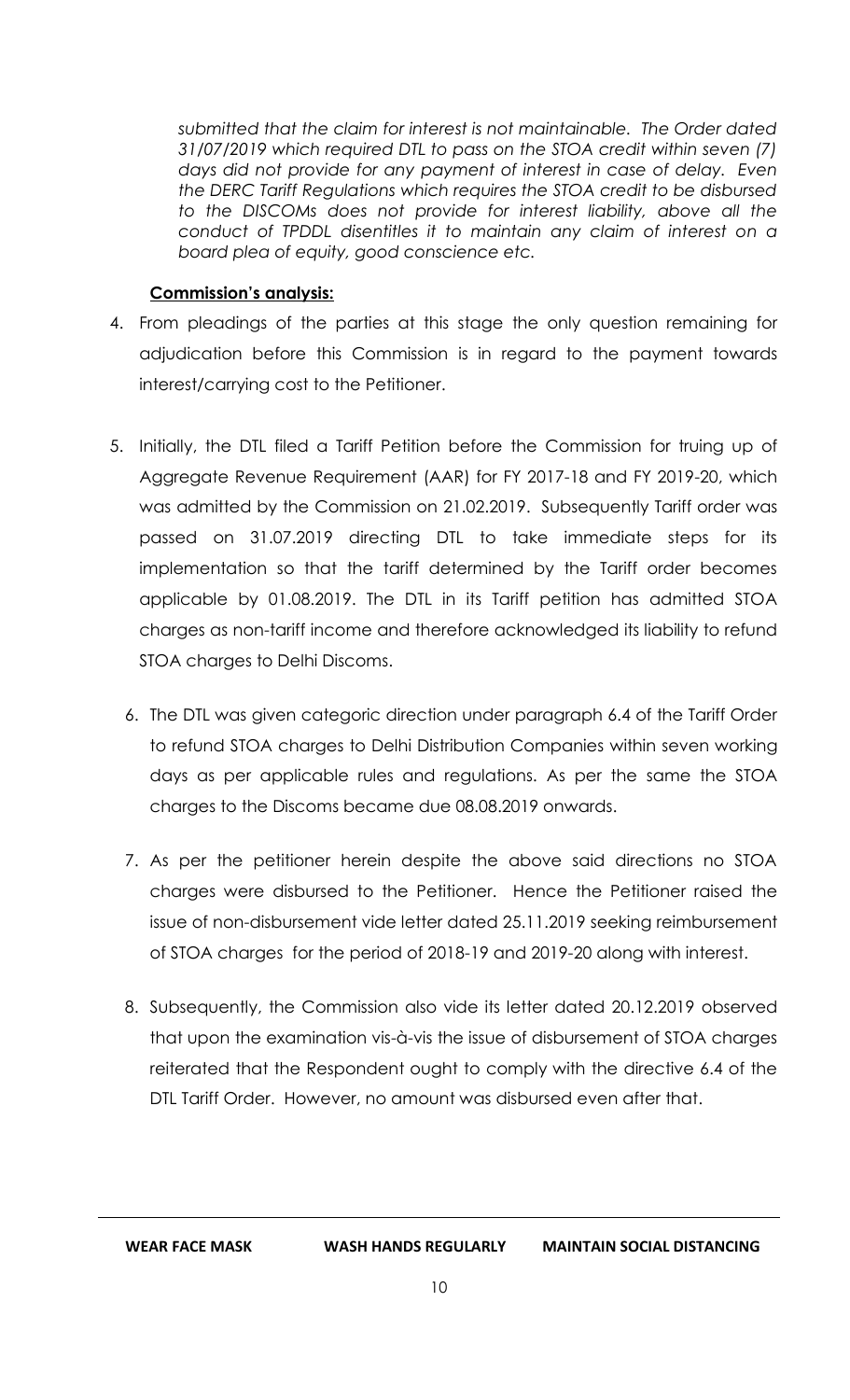- 9. The Petitioner again wrote to the Respondent vide its letter dated 14.02.2020 requesting it to comply with the directions issued by the Commission. Thereafter acknowledging the refund of STOA charges the Respondent made some ad-hoc payment. However, thereafter it again reverted back to its non-responsive behavior and did not make any payments.
- 10.During the pendency of the matter it has come up that the DTL made a part payment of Rs. 44 crores to the Petitioner TPDDL on 28.03.2020. Thereafter, the Petitioner TPDDL adjusted the wheeling charges payable by it to DTL against the balance STOA charges of Rs. 100.44 crores including the TDS beginning from March, 2020. In view of the same the DTL has pleaded that the entire principal amount towards STOA charges stands set off. Hence, no question of interest arises.
- 11. The objections raised by the Respondent to the payment of interest are that the claim for interest is not maintainable as the Order dated 31.07.2019 passed by the Commission does not provide for any payment of interest in case of delay. Even the DERC Tariff Regulations does not provide for interest liability and also the conduct of the TPDDL disentitled it to maintain any claim of interest. The DTL has also relied upon an earlier order passed by the Commission in Petition No. 77/2015 dated 13.05.2019 in support of its contentions.
- 12.It has been noted that during the pendency of this matter in Petition No. 06/2020, this Commission has passed the Tariff Order on petition filed on behalf of the DTL. In the said Tariff Order dated 28.08.2020, the Commission has observed as under:

*3.49 The Commission in its Tariff Order dated 28/03/2018 did not consider the Short Term Open Access charges under Non-Tariff Income of the Petitioner.* 

*3.50 The Commission in its Tariff Order dated 31/07/2019 directed the Petitioner to disburse the Short Term Open Access charges as per the applicable rules and regulations within 7 working days.* 

*3.51 The Commission was in receipts of various correspondences from DISCOMs wherein it was requested to the Commission to direct the Petitioner to refund the Short Term Open Access charges pertaining to FY 2018-19 and FY 2019-20. Further, the Petitioner vide its letter dated*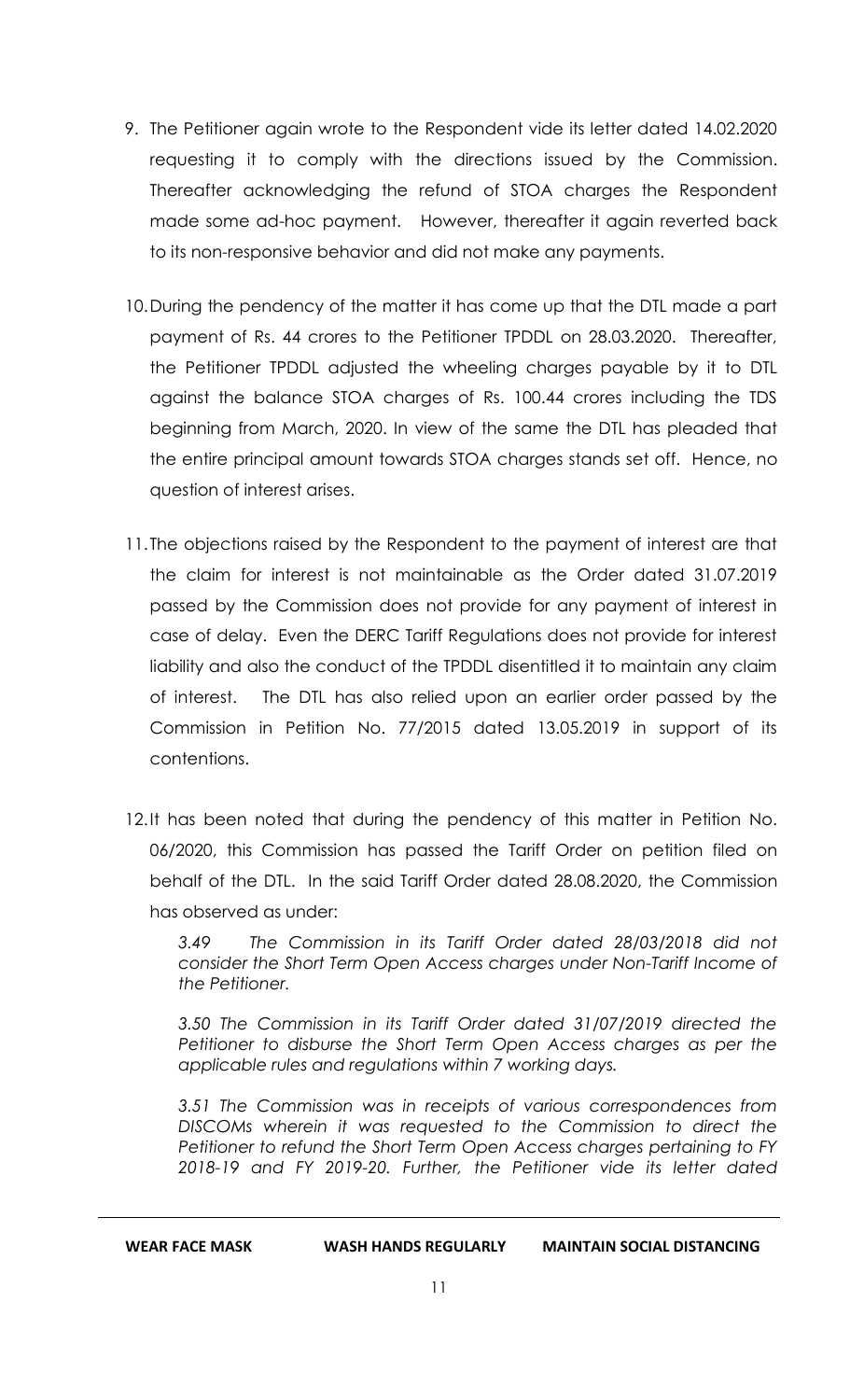*25/09/2019 requested the Commission for relaxation of the directive to disburse STOA charges within 7 working days to beneficiaries.* 

*3.52 The Commission after analysing the submissions made by the Petitioner and DISCOMs noticed that the Petitioner did not disburse the STOA charges to DISCOMs even for FY 2018-19 and was also delaying/defaulting in disbursing STOA charges for FY 2019-20, even after issuance of specific direction of the Commission in its Order dated 31/07/2019. Accordingly, the Commission vide its letter dated 20/12/2019 did not consider the request of the Petitioner and again directed to disburse STOA charges as per its above stated directive.* 

*3.53 As per the Annual Audited Accounts for 2018-19, it was observed that a sum of Rs. 247.15 Cr. on account of STOA charges for FY 2018-19 has*  been withheld by the Petitioner. During the prudence check session, it *was observed that the petitioner has still not disbursed the STOA charges pertaining to FY 2018-19 to DISCOMs.* 

*3.54 However, subsequently the Petitioner has submitted that vide its advice dated 31/03/2020, it has disbursed withheld STOA charges of Rs. 247.15 Cr. for FY 2018-19 to the beneficiaries/ DISCOMs.* 

*3.55 It is noticed that there has been consistent default in disbursing STOA charges by the Petitioner in spite of the direction of the Commission.* 

*3.56 As the petitioner has failed to comply with the Commission's directives to disburse the STOA charges within seven working days and the Petitioner has retained this amount during FY 2019-20 also, a carrying cost of Rs. 15.77 Cr. on STOA charges pertaining to FY 2018-19 for eight months from Aug'19 to Mar'20, is considered as Non-Tariff Income of the licensee, computed as below –*

|               | Sr. No.   Parameters                 | 2018-19 | <b>Remarks</b>       |
|---------------|--------------------------------------|---------|----------------------|
| A             | Closing Balance of STOA 247.15       |         | As per books of      |
|               | charges as on 31/03/2019             |         | accounts             |
| B             | Rate of Interest on Debt             | 9.57%   | Table 39 of T.O. for |
|               |                                      |         | FY 2019-20           |
| $\mathcal{C}$ | Carrying Cost rate for Eight   6.38% |         |                      |
|               | months period (Aug'19 to             |         |                      |
|               | March'2020)                          |         |                      |
| D             | Carrying Cost on STOA                | 15.77   |                      |

#### *Table 3.20: Commission Approved: Carrying Cost on STOA charges for FY 2018-19 (Rs. Cr.)*

13.Hence from the above, the delay on the part of the Respondent for the Financial Year 2018-19 has already been taken care of by this Commission in the Tariff Order of the Respondent for the year 2020-21 and an amount of Rs. 15.77 crores on account of Carrying Cost on STOA charges for the year 2018-19 was approved.